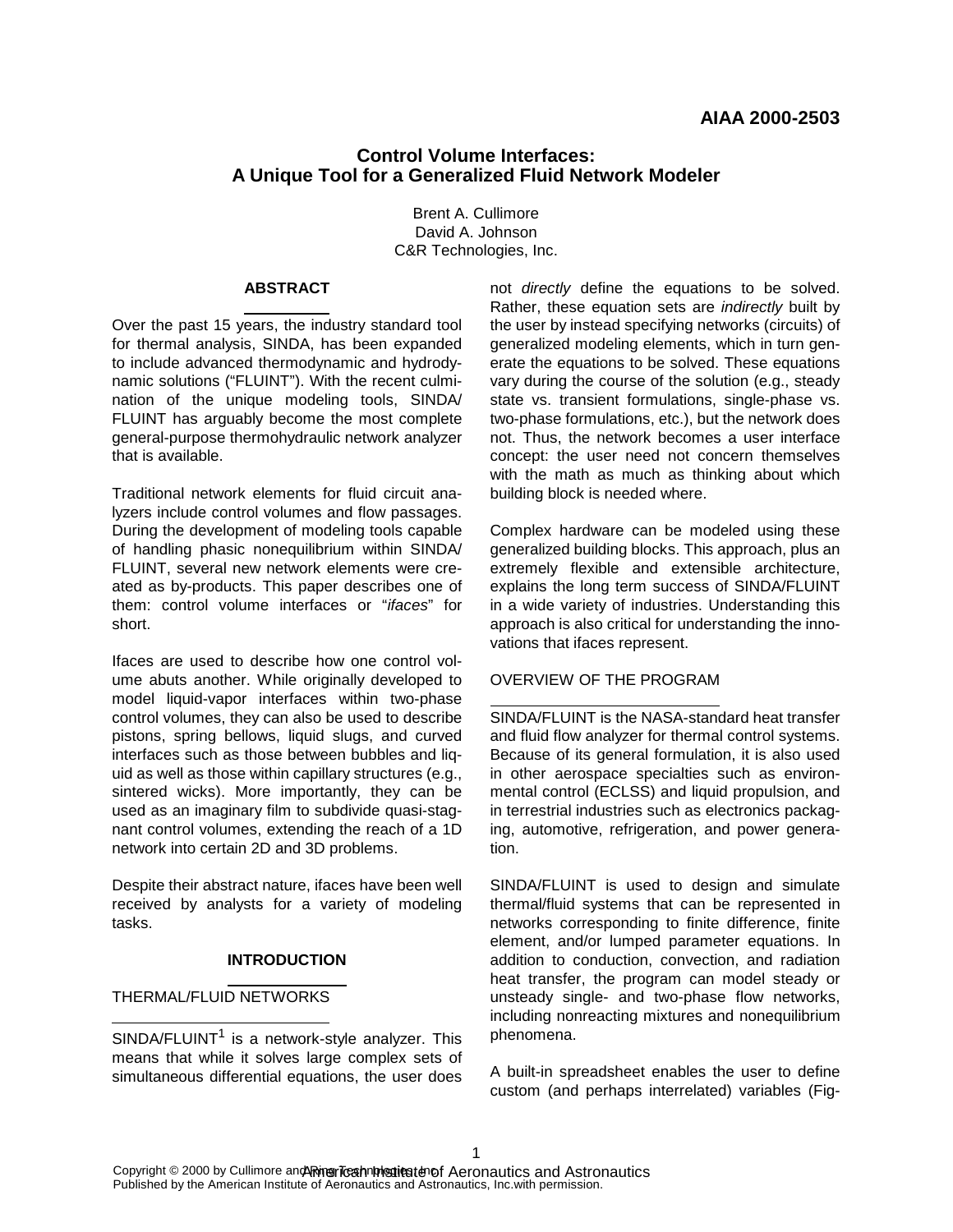| <b><i>P</i></b> Registers                            |   |               |                                                                                       |                                                     |
|------------------------------------------------------|---|---------------|---------------------------------------------------------------------------------------|-----------------------------------------------------|
| Save/Show<br>Rows<br>Post Processing<br>Help<br>Exit |   |               |                                                                                       |                                                     |
|                                                      |   | Int Name      | Expression                                                                            | Comment                                             |
|                                                      |   | disp          | 0.00017777                                                                            | compressor volumetric displacement per revolutio    |
|                                                      | г | DmanC         | 0.6*TcoreC / 0.6                                                                      | manifold hydraulic diameter, condenser              |
|                                                      | П | DmanE         | 0.5*TcoreE                                                                            | manifold hydraulic diameter, evaporator             |
|                                                      | П | dtactual      | refr.dtimuf                                                                           | for diagnostics                                     |
|                                                      |   | dtchar        | 10.0                                                                                  | expected time constant for time-dependent           |
|                                                      | Г | <b>DtubeC</b> | $1.72*0.9$                                                                            | refr side hydraulic dia, condenser, mm, 1.72 +/-1.0 |
|                                                      | П | <b>DtubeE</b> | $1.8*2.0$                                                                             | refr side hydraulic dia, evaporator, mm, 1.8 +/-1.0 |
|                                                      | г | emcomp        | etaVol*(disp*rpm/60)*refr.dl1000                                                      | mass flowrate in compressor                         |
|                                                      |   | emlags        | 0.7                                                                                   | delay in adopting emcomp steady state               |
|                                                      | П | emlagt        | 0.95                                                                                  | emlag for transients                                |
|                                                      | П | etalsen       | $1.0$ - max(0,min(1,(cb0/(prat*rpmf) + cb1/pra                                        | isentropic efficiency                               |
|                                                      | П | etaVol        | $1.0 - \text{max}(0, \text{min}(1, (\text{cal/rpmf} + \text{cal} + \text{ca2*pra})).$ | volumetric efficiency                               |
|                                                      | ⊩ |               |                                                                                       |                                                     |

Figure 1: Part of the Built-in Spreadsheet: User-defined Registers

ure 1). The user can also define complex selfresolving interrelationships between inputs, and also between inputs and outputs. This spreadsheet allows rapid and consistent model changes, minimizes the need for user logic, and makes parametric and sensitivity studies trivially easy to perform. Top-level modules automate design, optimization, test data correlation, reliability estimation, and robust design (reliability-based optimization) tasks, far exceeding the capabilities of traditional steady and transient analyses.

Concurrent developments have made these features more accessible. C&R's Sinaps*Plus*® is a complete nongeometric (circuit sketchpad) preand postprocessor for SINDA/FLUINT. C&R's Thermal Desktop<sup>®</sup> (with the optional RadCAD<sup>®</sup> radiation analyzer) is a geometric (CAD/FEM/FDM) interface that brings traditional thermal modeling practices into a concurrent engineering environment. A freely distributed plotting program is also available: EZ-XY™ .

### SINDA

SINDA uses a thermal network approach, breaking a problem down into points at which energy is conserved (*nodes*), and into the paths (*conductors*) through which these points exchange energy via radiation and conduction. While often applied as a lumped-parameter modeling tool, the program can also be used to solve the finite difference (FDM) or finite element (FEM) equations for conduction in appropriately meshed shells or solids. In Thermal Desktop, for example, one can employ finite difference, finite element, and arbitrary (lumped parameter) nodes all within the same model.

An important improvement over ancestral versions of SINDA is the inclusion of submodels, which enable analysts to subdivide a large network of nodes and conductors into collections of subnetworks consisting of nodes, conductors, or both. Submodels represent a convenient means of combining separately developed models, each with its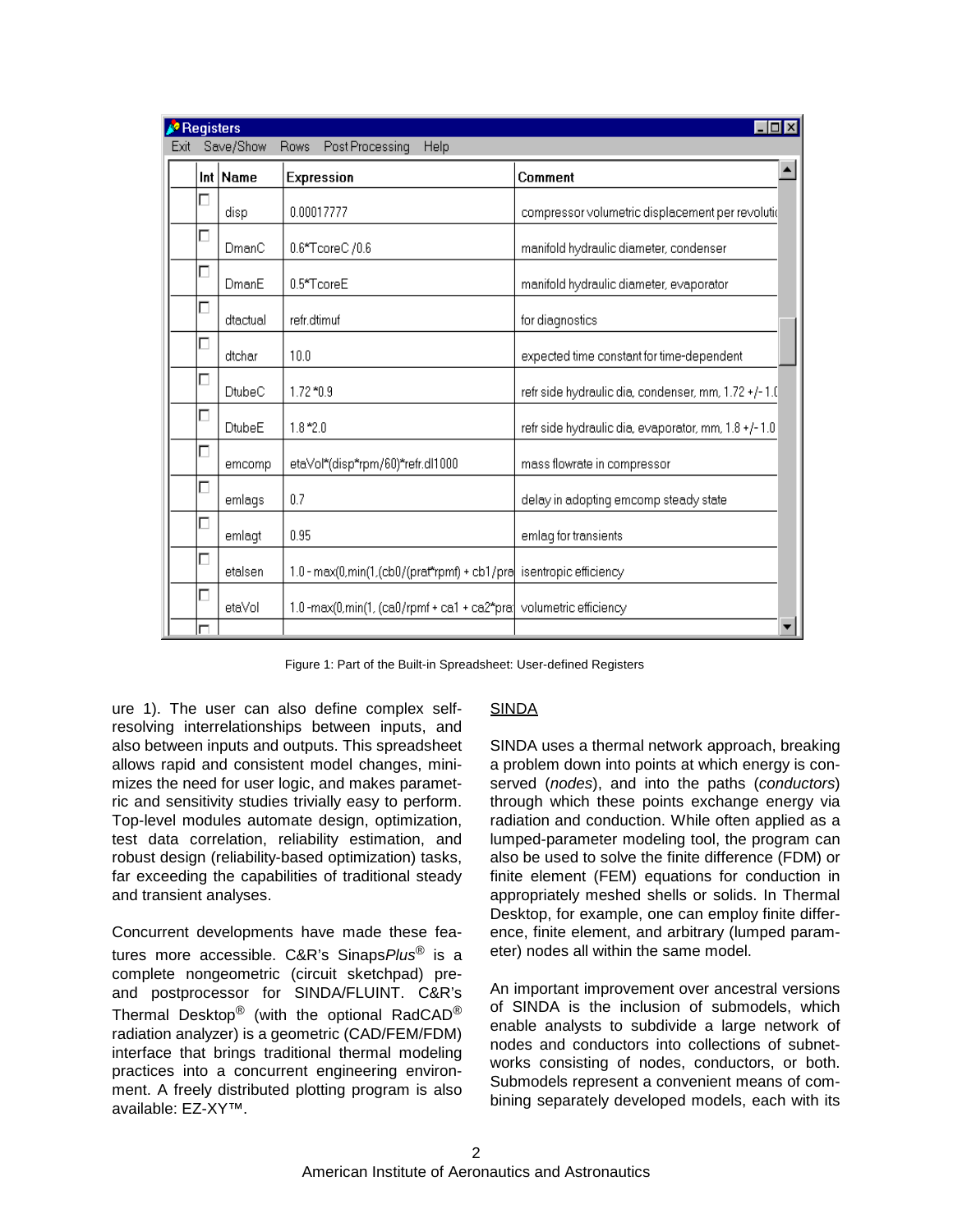own control variables, customization logic, solution method, and perhaps conflicting node and conductor numbering schemes. More often, they are simply used to improve the organization and legibility of the model, or to perform high-level simulation manipulations such as dynamically swapping sets of boundary conditions, evaluating alternate designs or components, or simulating variable configurations.

Solutions may be performed in single- or doubleprecision without any model or logic changes. Also, either iterative or simultaneous (optimally reordered sparse matrix) solutions may be used in steady-state or transient analyses. SINDA/FLUINT provides a powerful means for creating highly customized solution schemes by permitting the user to vary the underlying methods on a submodel-bysubmodel basis.

## FLUINT

To answer the need to model two-phase fluid systems and to replace the cumbersome and limited "one-way conductor" methods employed by ancestral versions of SINDA for fluid flow simulation, FLUINT development was initiated by NASA in the 1980's as a major expansion of SINDA. All major development has been completed, providing unmatched thermohydraulic analysis capability. Thermal and fluid models may be used alone or together to solve conjugate heat transfer problems as typically found in thermal control, propulsion, and energy systems.

FLUINT introduced a new type of submodel composed of network elements*, lumps* and *paths*, which are analogous to traditional thermal nodes and conductors, but which are much more suited to fluid system modeling. Unlike thermal networks, fluid networks are able to simultaneously conserve mass and momentum as well as energy.

Lumps are subdivided into *tanks* (control volumes), *junctions* (volumeless conservation points, instantaneous control volumes), and *plena* (boundary states). Paths are subdivided into *tubes* (inertial ducts), or *connectors* (instantaneous flow passages including short ducts [*STUBE* connectors], valves, etc.).

In addition to lumps and paths, there are three additional fluid network elements: *ties*, *fties*, and *ifaces*. Ties represent heat transfer between the

fluid and the wall (i.e., between FLUINT and SINDA). Fties or "fluid ties" represent heat transfer within the fluid itself. Ifaces or "interface elements" represent moving boundaries between adjacent control volumes.

Paralleling SINDA while at the same time extending the SINDA design philosophy, FLUINT models can be constructed that employ fully transient thermohydraulic solutions (using tanks and tubes), or that perform pseudo-steady transient solutions (neglecting perhaps inertial effects and other mass and energy storage terms using junctions and STUBE connectors), or that employ both techniques at once. In other words, the engineer has the ability to approximate or idealize where possible, and to focus computational resources where necessary. Like SINDA, full access is provided in logic and in spreadsheet relationships not only to the basic modeling parameters (dimensions, properties, loss factors, etc.), but also to derived or abstract solution parameters (e.g., the exponent on flow rate of the friction coefficient), and to underlying correlations for heat transfer, pressure drop, etc.

Although the user can build models of custom parts and control systems, prepackaged tools are provided for modeling common components such as pipes, pumps, valves, filters, accumulators, etc. Table 1 presents the overall organization of SINDA/FLUINT modeling tools.

Single- or two-phase flow can be modeled either for pure components (e.g., steam and water), for nonvolatile/noncondensible mixtures (e.g., air and oil), and for condensible/volatile mixtures (e.g., air and oil and steam and water). Gases can dissolve into or evolve from the liquid phases according to saturation relationships and finite rate mass transfer. Up to 26 nonreacting substances can be mixed within each fluid submodel, and up to 25 fluid submodels can be used.

Two-phase flow is by default homogeneous (uniform velocity: equal liquid and gas velocities) and in phasic equilibrium (perfectly mixed: equal temperatures and pressures between phases). However, it is a simple matter to elect the prediction of flow regimes, to model slip flow (unequal liquid and gas velocities), to model phasic nonequilibrium in quasi-stagnant volumes and within duct flows, and to model nonequilibrium expansions in valves, orifices, and venturis.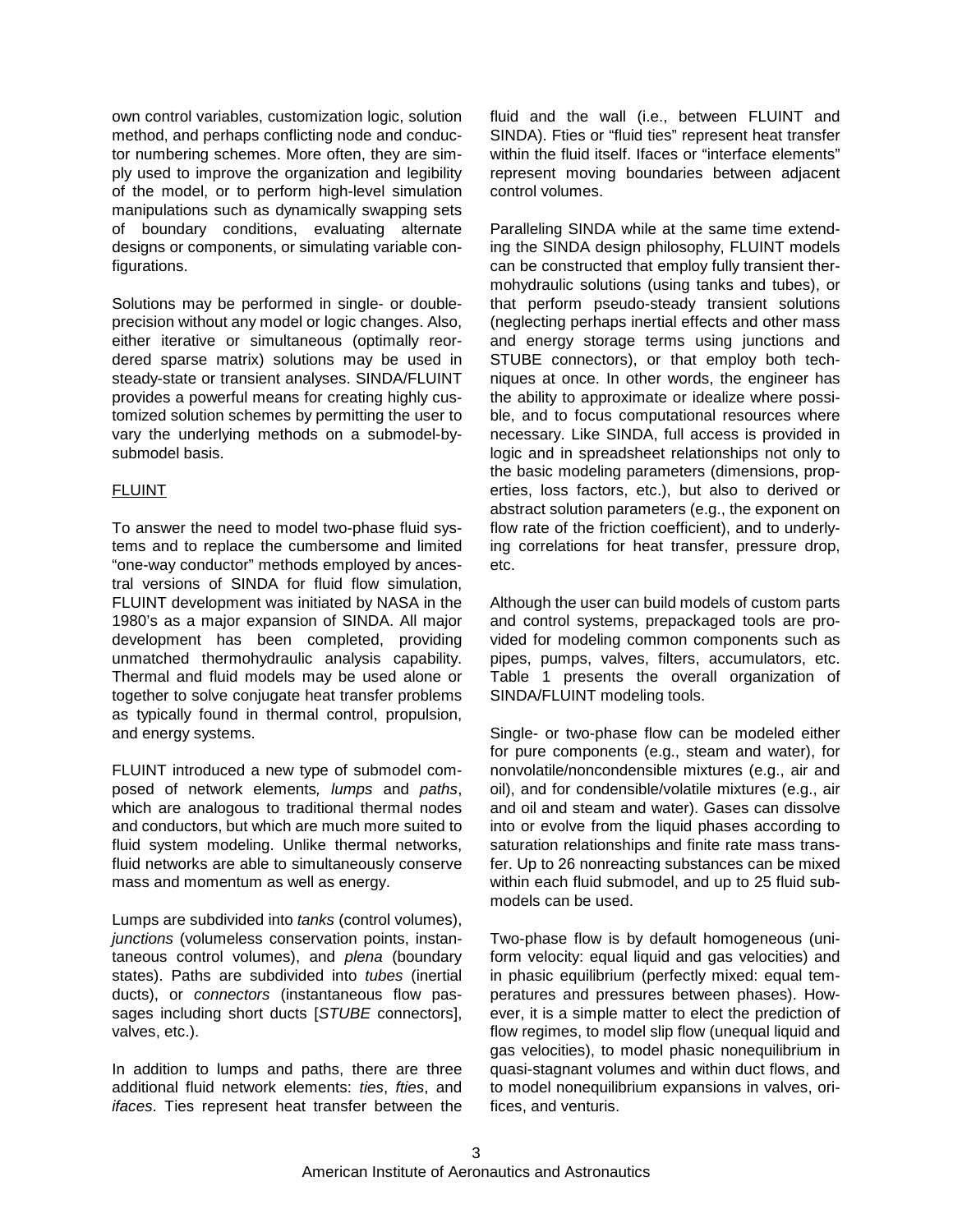Table 1: SINDA/FLUINT Hierachy of Modeling Options

#### **THERMAL/FLUINT MODELS**

```
Registers, Expressions, Spreadsheet Relationships
Concurrently Executed User Logic
Thermal Submodels
```
*Nodes*

Diffusion (finite capacitance) Temperature-varying Time-varying Arithmetic (massless: instantaneous) Boundary (constant temp.) Heater (constant temp., returns power) *Conductors* Linear (conduction, advection) Temperature- and time-varying Radiation Temperature- and time-varying *Sources* Temperature- and time-varying

# **Fluid Submodels**

*Lumps* Tanks (finite volume) Twinned tanks (nonequilibrium modeling) Junctions (zero volume: instantaneous) Plena (constant temperature, pressure) *Paths* Tubes (finite inertia) twinned tubes (slip flow) Connectors (zero inertia: instantaneous) short tubes (STUBEs) twinned STUBEs (slip flow) valves check valves, control valves pressure regulating valves K-factor losses, bidirectional or not pumps, fixed or variable speed constant mass or volumetric flow rate capillary elements (CAPILs) *Ties* (heat transfer) user-input conductance program-calculated convection conductance *Duct macros* (subdivided pipelines) *Capillary evaporator-pumps* (CAPPMP macros) *Ifaces* (control volume interfaces), w/ or w/o inertia flat (zero pressure difference) offset (finite pressure difference) spring (i.e., bellows, etc.) spherical bubble wick (liquid-vapor within porous structure) *Fties* (fluid-to-fluid ties) axial in a duct user-input conductance constant heat rate *Auxiliary Utilities* choked flow detection and modeling waterhammer and acoustic wave modeling compressors **Steady-state**

# **SOLUTIONS**

**Transient Goal Seeking Design Optimization Test Data Correlation Reliability Estimation Robust Design**

Unique features such as time- and direction-varying body forces and capillary device models are important to the aerospace industry. Because they are unique, such tools have found uses in nonaerospace applications such as modeling rotating machinery.

#### TANK VOLUME OPTIONS

"Tanks" are the fluidic control volumes within SINDA/FLUINT. Although the phase and species within a tank can change during the course of the solutions, by default the wall is rigid.

Instead of a fixed tank size, it is also possible to define the volume rate of change (VDOT  $= dV/dt$ ) for any tank, and for this rate (like any other SINDA/FLUINT parameter) to be variable within a run, perhaps defined by an equation or subroutine. Although not commonly used, this dV/dt term has been applied to models of reciprocating pistons, the human heart, and scroll compressors.

More commonly, the rigid wall assumption is eliminated by supplying a *compliance*, defined as  $COMP = (dV/dP)/V$ , or the fractional change in volume (dV/V) per unit change in pressure (dP). This definition is useful because compliance then becomes a constant when representing liquid and/ or container wall compressibility (a common action for modeling waterhammer and other fast transient events), or when expediently representing gas inclusions without explicitly modeling the phase or constituent represented by the inclusion.

Compliance can be combined with the stretch or shrinkage rate (VDOT) to yield a dependent implicit differential equation:

 $V(t) = VDOT + V(t)^*COMP^*dP(t)/dt$ 

This equation is "dependent" because volume is not normally part of the solution vector for the equation set. Rather, the solution vector for a tank containing a pure substance is given by either (ΔP,ΔU) for liquid-filled tanks and (ΔM,ΔU) for twophase or vapor/gas tanks, where ΔP is the differential pressure ( $P(t+\Delta t)$  -  $P(t)$ ),  $\Delta M$  is the differential mass, and ΔU is the differential extrinsic internal energy. The above equation is folded into the two (mass and energy) equations for a tank, and then the resulting differential volume, ΔV, can be calculated from the resulting solution vector.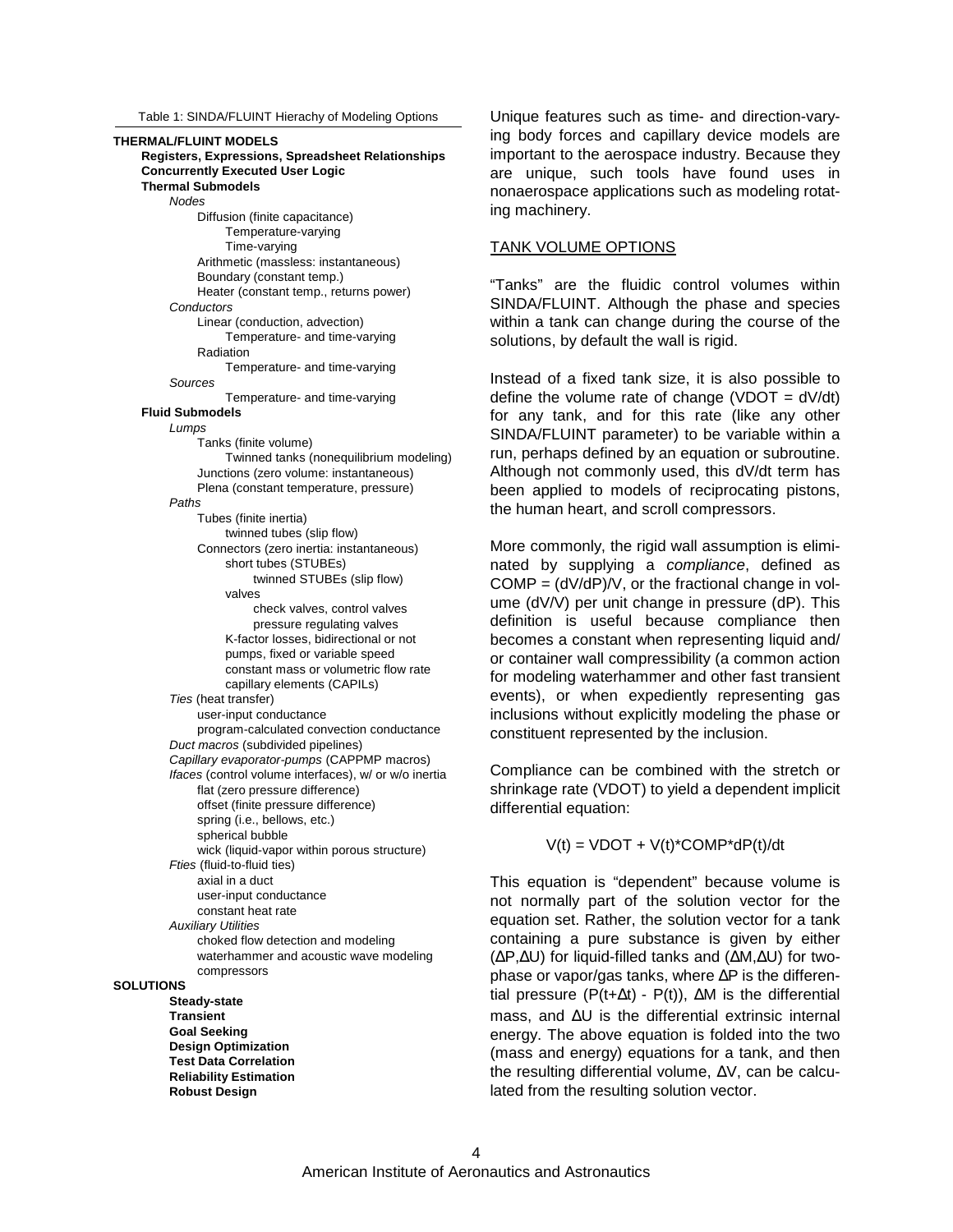#### **CONTROL VOLUME INTERFACES: OVERVIEW**

Flow passages ("paths" in FLUINT) are common modeling elements in a variety of network-style fluid analyzers. They represent flow through pipes, orifices, pumps, filters, etc. In other words, they transport mass according to the pressure drop (along with other considerations) between an upstream point and a downstream point.

Ifaces are like flow passages in that they connect one control volume to another, but instead of transporting mass, they represent the movement of the boundary between control volumes (Figure 2).



Frictionless piston



Infinitely flexible membrane

Figure 2: Control Volume Interface Examples

This interface may be a flexible membrane or diaphragm, a bellows, a piston, or a slug of liquid. As the name implies, it might also represent a liquid/ vapor interface, where liquid is on one side of the iface and vapor is on the other. This liquid/vapor interface might be flat (no pressure difference between phases), slightly curved (as in a small bubble), or highly curved (as might occur within a capillary structure).

The interface may also be used as an imaginary boundary separating control volumes, and therefore permitting arbitrary subdivision of a quasistagnant control volume. This important interpretation of ifaces is frequently exploited in the modeling

of thermally stratified cryogenic dewars, as will be described later.

Ifaces may be used in parallel with paths (flow passages) and fties (heat transfer within the fluid). However, ifaces can only be used between tanks, since only they have definite volumes. In certain steady state solutions, where tanks are treated like junctions, ifaces disappear from the equation set.

#### ASPECTS COMMON TO ALL IFACES

There are many types of ifaces, as will be described below, but they all share certain features.

First, they all have the option of adding an inertia term to encompass the case of boundaries with significant mass (i.e., a large piston, a slug of liquid, or the *added* or *virtual* mass of a liquid/vapor interface). This term is defined as the mass of the interface divided by the square of its area:  $M/A^2$ .

Second, the user can define upper and lower volumetric limits (VHI and VLO, respectively) on the range of action for an iface, as depicted in Figure 3 for the case of a bellows accumulator. When the volume limits are exceeded, the iface temporarily turns off. If the forces on the interface are such that the active regime is again in effect, the iface will reappear.

Third, ifaces use "duplication factors" to exploit symmetries in the system for reduced model sizes. For example one small bubble can be duplicated or magnified according to the number of actual bubbles being modeled. Further discussion of duplication factors, which are also applicable to paths, ties, and fties, is beyond the scope of this paper.

### **IFACE TYPES**

This section describes the different types of iface elements available for modeling purposes.

### FLAT

The FLAT iface simply keeps the pressures in adjacent tanks equal. It is named after a flat liquidvapor interface, which exhibits no capillary forces. However, FLAT ifaces can be used in the absence of two-phase flow, and are in fact the most commonly applied iface.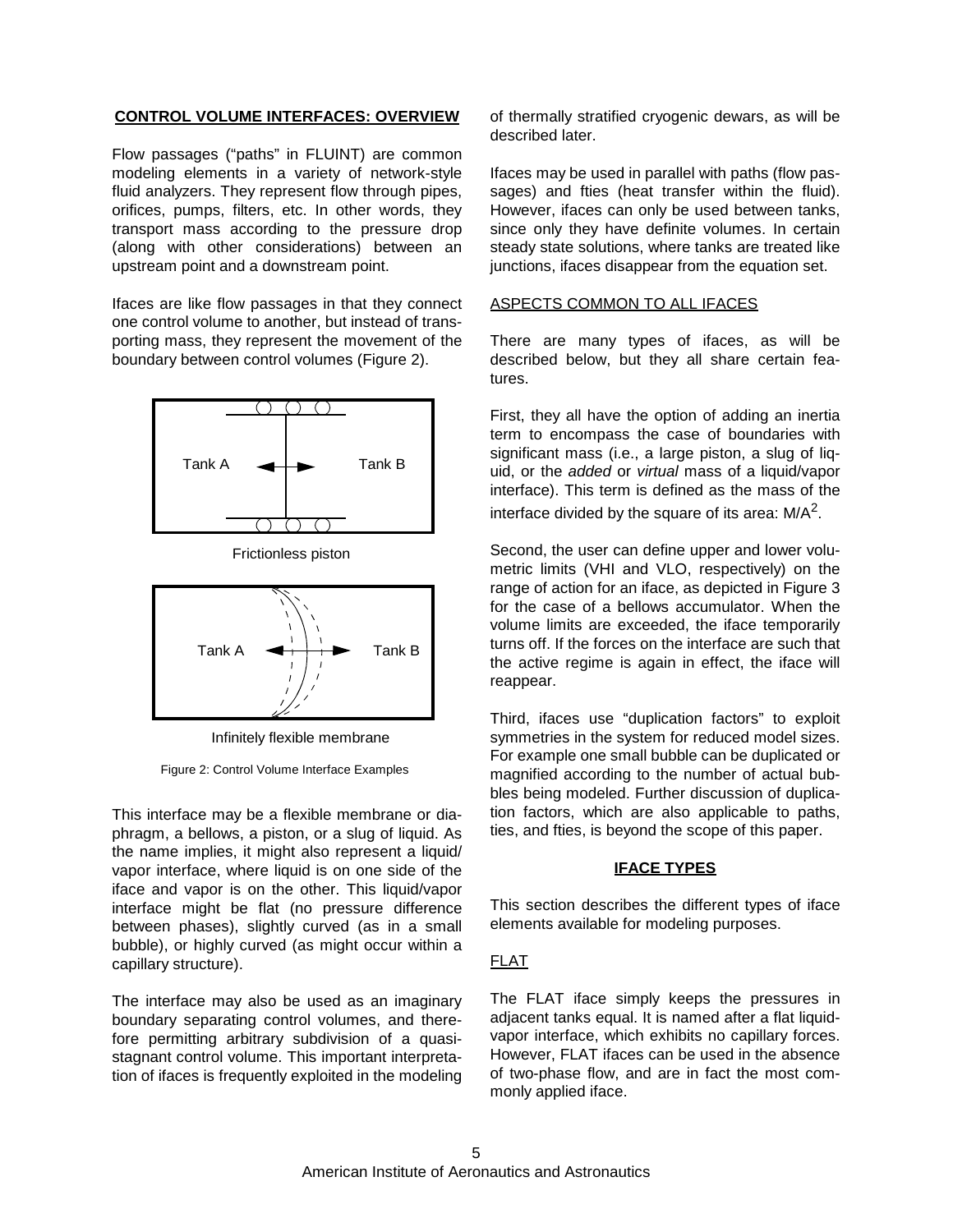

Figure 3: Volume Limits as Applied to Bellows Accumulator Example

For example, FLAT ifaces are used to vertically subdivide the ullage and/or liquid in thermally stratified cryogenic dewars. In this example, the pressures in the tanks may not be equal due to hydrostatic forces, and this body force term is permitted as a "violation" of the strict interpretation of a FLAT iface.

Other examples include a horizontal piston or liquid slug separating two control volumes, with or without mass. If the piston or slug is vertical, then the pressure in the lower tank will be higher than in the upper tank, and an OFFSET iface should be used instead (described next). The mass of an interface can cause both a force and a inertia. The inertial term for any other iface represents a lag in achieving the specified state (which is zero pressure difference, in the case of a FLAT iface).

### OFFSET

The OFFSET iface is almost as simple as the FLAT iface, but allows the pressures in the adjacent tanks to vary by a fixed<sup>\*</sup> amount. The OFF-SET iface is intended to model vertical pistons or liquid slugs, but can be used as a general modeling tool combined with user-supplied logic.

# **SPRING**

The SPRING iface obeys a spring-force relationship such as  $\mathsf{F}=\mathsf{k}(\mathsf{x}{\text{-}}\mathsf{x}_{\text{o}}).$  Cast in the form of a pressure/volume relationship, the SPRING iface obeys the formula  $\Delta \mathsf{P} = \mathsf{k}(\mathsf{V}\text{-}\mathsf{V}_{\mathsf{o}})$  where k is the spring constant (dP/dV).

SPRING ifaces are intended to help model bellows accumulators, stiff diaphragms, and other stretchable dividers.

# SPHERE

The SPHERE iface can only be used in two-phase flows. It models a spherical bubble where the pressure difference is proportional to the bubble size, according to the capillary forces developed across the interface. In other words, liquid is on one side of the SPHERE iface, and vapor is on the other side.

Multiple bubbles can be modeled using multiple ifaces and control volumes, perhaps using the duplication factors to reduce the model size if many of the bubbles can be assumed to be same size.

It should be noted that bubbles are rarely modeled directly using SINDA/FLUINT: the SPHERE iface is therefore rarely used. Instead, bubbly flow can be modeled using correlations that average interphase friction and heat and mass transfer over a distribution of bubble sizes.

# **WICK**

SINDA/FLUINT is frequently used for modeling capillary heat transport devices such as capillary pumped loops (CPLs) and loop heat pipes (LHPs), as described in Reference 2. It is also used for modeling capillary acquisition devices and fluid gaging devices in fuel tanks. Therefore, it has many modeling options unique to that specialized type of analysis. The WICK iface is one such capillary feature.

The WICK iface is somewhat like the SPHERE iface in that liquid is presumed to be on one side,

<sup>\*</sup> Like any other parameter in SINDA/FLUINT, this offset need not truly remain fixed, but can vary according to user-specified equations or Fortran-style logic.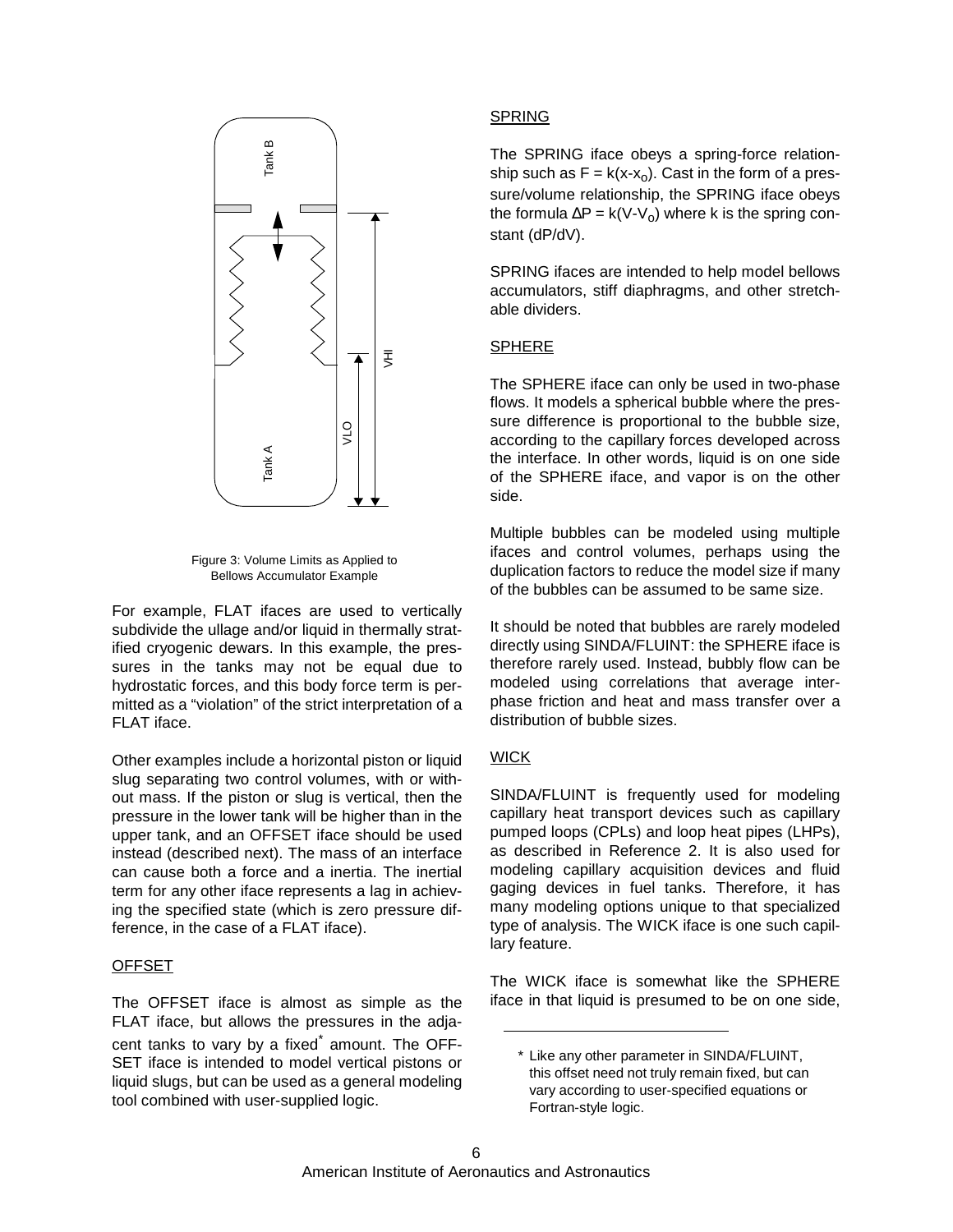while vapor is on the other. It is also like the SPRING iface in that it obeys a nontrivial relationship between volume and pressure, as depicted in Figure 4. This relationship includes a flooded state somewhat like a FLAT iface, a subsaturated state somewhat like an OFFSET iface, and an intermediate state somewhat like a nonlinear SPRING iface.

WICK ifaces can be linked with other capillary paths in FLUINT to include the effects of wick pressure drop, vaporization at the surface, etc. Because WICK iface operation is complicated and is only used in very specialized application, no more details will be given here.



Figure 4: Steady Pressure-Volume Relationship for a Wick IFACE

# NULL

The NULL iface represents direct access to the somewhat abstract terms that go into the matrix solution, and it is therefore applicable only for advanced users. FLUINT has many such layers of access depending on the skill and need of the analyst.

#### **SUBVOLUMES: NETWORKS OF INTERFACES**

When two tanks are joined by an active iface, they form a *subvolume*. The total volume of this subvolume must be conserved: if one tank grows, the other must shrink.

Compliances and VDOT terms applied to individual tanks are taken into account in this "conservation of volume" relationship, but they are applied to the entire subvolume. In other words, the total growth or shrinkage rate of a submodel is a function of the COMP and VDOT terms for the constituent tanks in a subvolume. For example, if one compliant tank is connected to another liquid-filled rigid-walled tank via an iface, the second tank will effectively respond to the compliance of the first tank because the boundary between them is itself flexible.

If one of the two tanks is connected to a third tank via an iface, then the three tanks form a subvolume. This can continue indefinitely. If there are N tanks in a fluid network, there can exist anywhere from 0 to N/2 subvolumes in the network at any time. Because subvolumes can join and subdivide spontaneously as ifaces turn on and off (perhaps from hitting a volume limit, or perhaps from being turned off by the user), FLUINT must continuously track these subvolumes and reorganize the volume conservation equations for each (see "Solution Methods" below).

More than one iface cannot be used in parallel between two tanks, since to do so would represent either overspecification or unnecessary redundancy. Similarly, the subvolume formed by the three tanks and ifaces depicted in the top half of Figure 5 overprescribe the problem.

FLUINT automatically detects and disconnects any such redundant ifaces (bottom half of Figure 5), issuing warnings or stopping only if it is unable to unambiguously resolve these overspecifications.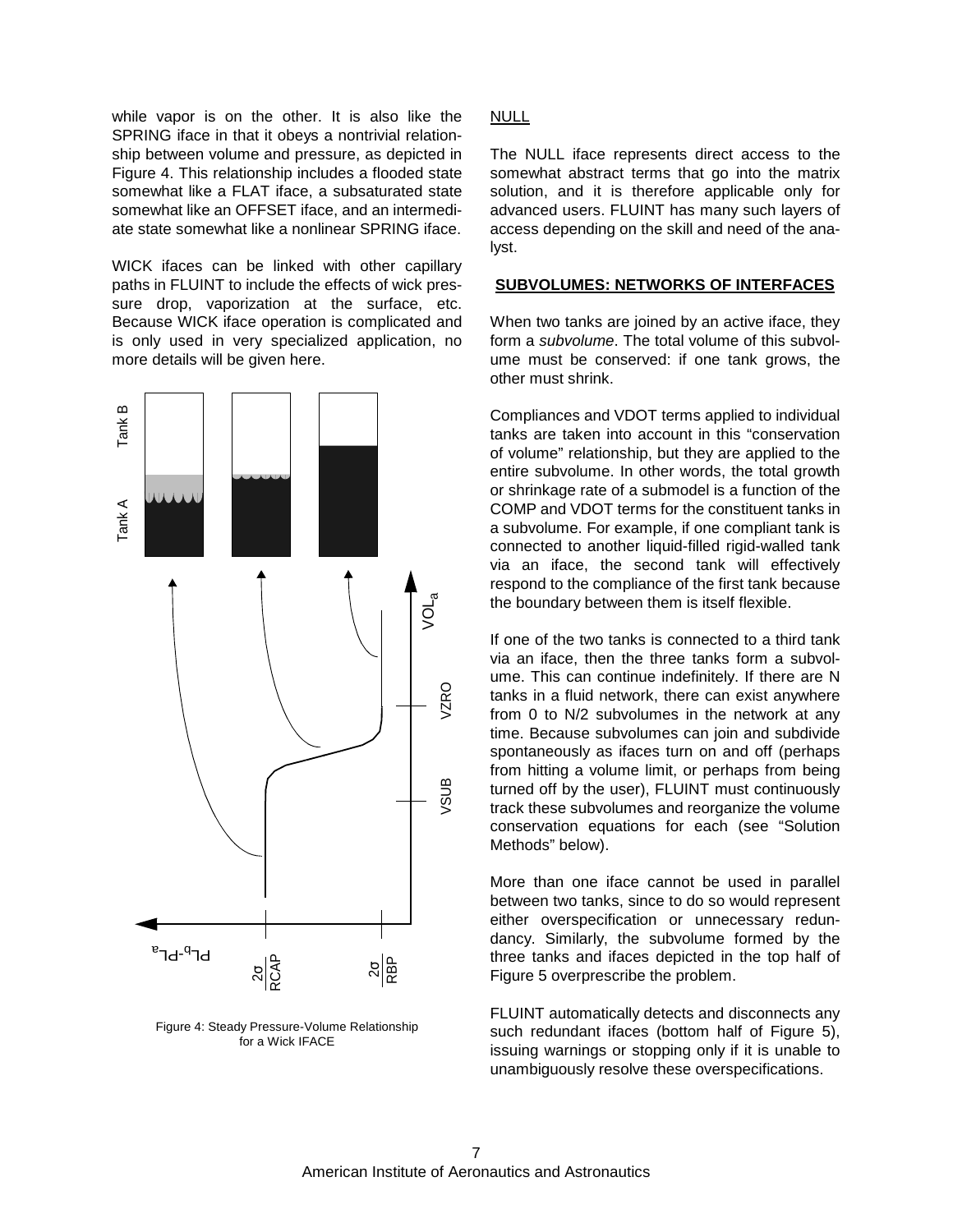

Satisfactory Subvolumes

Figure 5: Overspecification in Submodels

#### **EXAMPLE APPLICATION**

To illustrate the non intuitive behavior of ifaces, consider a stack of gas-filled tanks interconnected by tanks representing an axial subdivision of a long, thin pressurized bottle. The tanks are interconnected by paths, perhaps duct elements.

If the tank is depressurized by releasing mass from one end, then all tanks will drop in pressure and will decrease in mass, but their volumes will remain constant. Axial flow through the bottle will cause a very slight pressure gradient.

Now consider replacing the paths with FLAT ifaces and repeating the analysis, as shown in Figure 6. Each tank drops in pressure as before, but instead of their mass decreasing, their volume increases instead.

Only the end tank (#10) loses mass to the exhaust. It therefore shrinks until it is so small that (1) the analysis must be terminated, (2) the iface between tanks #9 and #10 needs to be shut off (by specifying a lower volume limit) and replaced by a flow path, or (3) the exhaust must be moved to the next tank (#9) to continue depressurizing.



Figure 6: Axial Subdivision of a Depressurizing Vessel

#### **SOLUTION METHODS**

When the volumes of individual (non interfaced) tanks change, this volume change is predicted by inserting terms into the mass and energy equations as described above.

When interfaces exist, an extra solution term ΔV exists for each tank within a subvolume:  $(\Delta P, \Delta U, \Delta V)$  or  $(\Delta M, \Delta U, \Delta V)$ . In other words, the volume equations become independent of the mass and energy equations when ifaces are applied.

If there are M tanks within a particular subvolume, this generates M unknowns: the differential volume ΔV for each tank within that subvolume. This is matched by M equations: M-1 pressure/volume relationships for each iface in the subvolume, plus